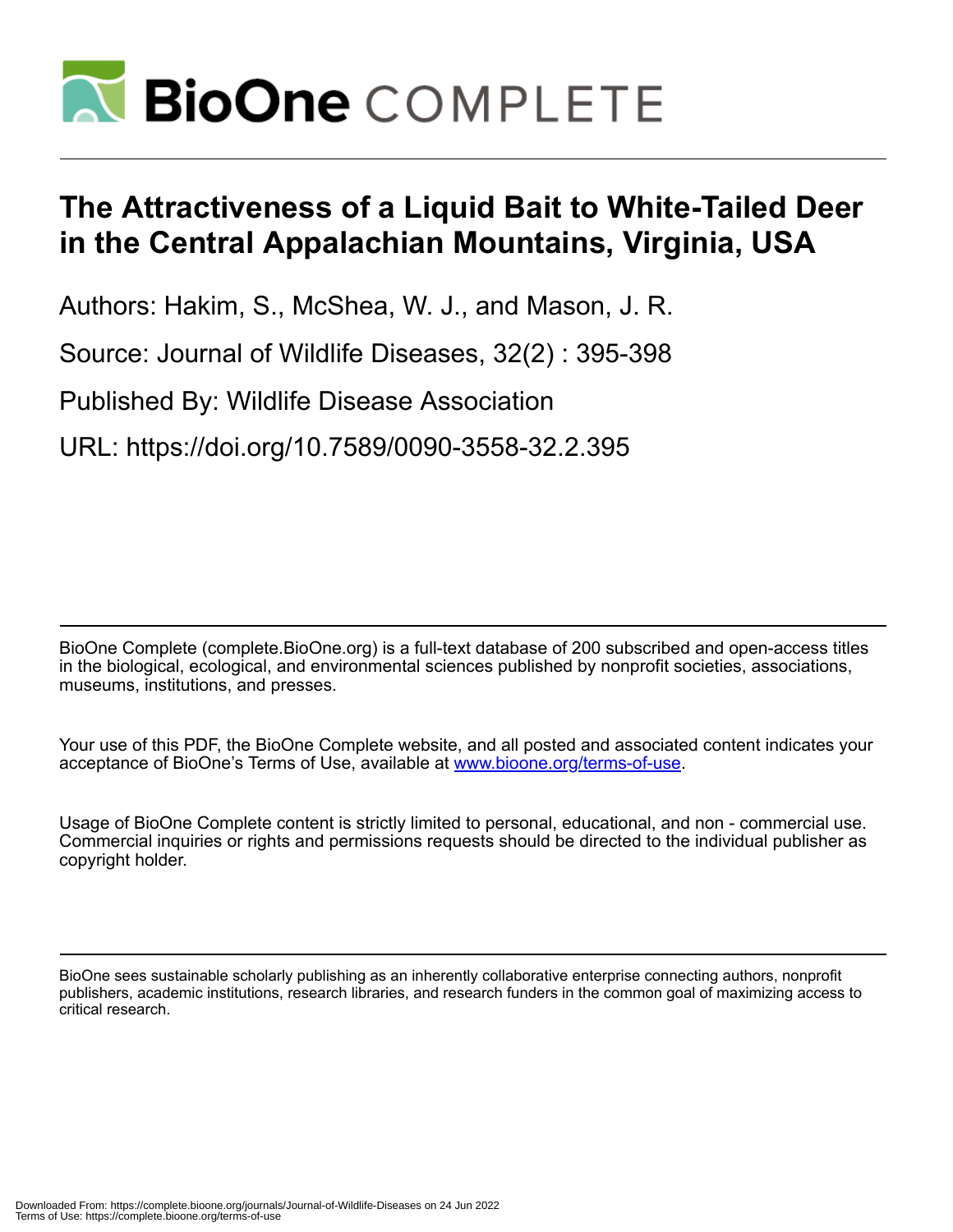## **The Attractiveness of a Liquid Bait to White-Tailed Deer in the Central Appalachian Mountains, Virginia, USA**

**S. Haklm,' W. J. McShea, and J. R. Mason2** 'National Zoological Park Conservation and Research Center, Front Royal, Virginia 22630, USA; and 2U.S. Department of Agriculture, Animal and Plant Health Inspection Service, Animal Damage Control, Denver Wildlife Research Center, % Monell Chemical Senses Center, 3500 Market Street, Philadelphia, Pennsylvania 19104, USA

ABSTRACT: We determined the attractiveness of a bait composed of apple juice, apple odor, water, glycerin, and salt to captive white-tailed deer (Odocoileus virginianus) at the National Zoological Park Conservation and Research Center, Front Royal, Virginia, USA. Thirty-nine deer (three adult males, 20 adult females, eight male fawns, eight female fawns) were presented with the bait formulation in a 22-ha enclosure during January, February, and May 1994. Daily consumption, and the frequency of visits to bait dispensers and the frequency of drinking bouts were recorded. Overall consumption was greatest in May  $(P < 0.001)$ . While adults and fawns visited bait dispensers equally often, fawns drank more frequently  $(P < 0.001)$ .

Key words: Attractant, bait, white-tailed deer, flavor, olfaction, *Odocoilens virginianus,* taste.

Browse damnage by white-tailed deer **(***Odocoileus virginianus)* is important to wildlife managers and farmers alike (Conover and Decker, 1991; Vecellio et al., 1994). In some areas, burgeoning deer populations also threaten health and safety. Deer-automobile collisions have become common (Witmer and deCalesta, 1992), and deer are important to breeding ticks *(Ixodes spp.)* that transmit Lyme dis*ease* (Anderson, 1988).

Nonlethal methods to reduce deer numbers or slow population growth in suburban and urban areas are being sought (Kirkpatrick and Turner, 1985). Although a variety of chemical and immunosterilant substances may become available presently (Turner et al., 1990), the problem of inoculating large numbers of deer remains. Silastic implants (Plotka and Seal, 1989) and direct intramuscular injections (Hard er and Peterle, 1974) are neither economical nor efficient. Although oral vaccines for sterilization or the oral delivery of other medications would be relatively inex-

pensive and easy to use, no carrier formulations currently are available for drug delivery.

We have been studying the acceptability of various bait formulations to free-ranging white-tailed deer (Mason et al., 1993, 1995; Mason and Bean, 1995). Mason et al. (1995) found that a liquid bait composed of apple odor, apple juice, water, glycerin, and salt is a promising candidate for the delivery of pharmaceutical substances. Nonetheless, a number of important variables remain unaddressed. These include the age of the deer encountering bait (Bernstein, 1991), seasonal and geographic differences in bait attractiveness (Jones and Hanson, 1985), and the availability of preferred and alternative foods within and across years (McShea and Schwede, 1993). We designed the present experiment to evaluate the influence of age and season on bait attractiveness.

Testing occurred in a 22-ha enclosure at the National Zoological Park Conservation and Research Center, Front Royal, Virginia, USA  $(38^{\circ}52'N, 78^{\circ}7'W)$ . We used 39 white-tailed deer (three adult males, 20 adult females, eight male fawns, and eight female fawns) for a density of 180 deer/ km2. **All** adults were individually identified with ear-tags. Fawns were not individually marked. There was no supplemental feeding; animals relied on vegetation within the enclosure for browse. A stream passing through the enclosure provided free access to water.

We randomly selected three sites along a diagonal transect bisecting the enclosure. Sites 1 and 2 were separated by  $100 \,$  m, and sites 2 and 3 were separated by 280 m. We mounted liquid bait dispensers at

Downloaded From: https://complete.bioone.org/journals/Journal-of-Wildlife-Diseases on 24 Jun 2022 Terms of Use: https://complete.bioone.org/terms-of-use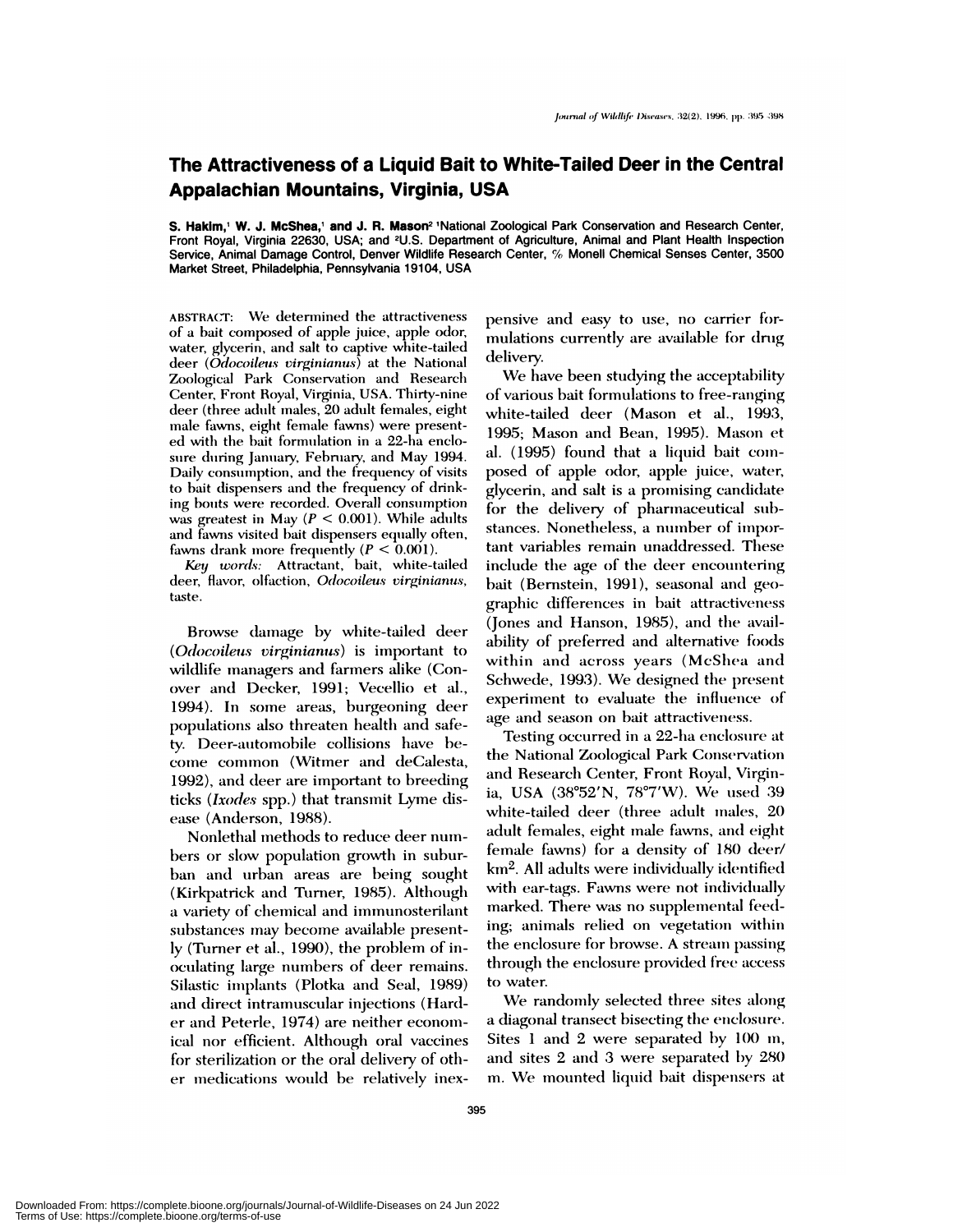each site, about 1 m above-ground (Mason and Bean, 1995). These dispensers consisted of 1-1 polyethylene bottles with a metal 15-mm diameter single-ball sipper tube attached. Once filled, the bottles were placed in a 32 cm high, 14 cm diameter section of polyvinyl chloride (PVC) pipe. An end cap through which the sipper tube passed was permanently attached to the pipe. Each dispenser was filled with a solution of 60% (vol/vol) water, 20% apple juice (Acme Store Brand, Philadelphia, Pennsylvania, USA), 18% glycerin (Sigma Chemical Company, St. Louis, Missouri, USA), 2% apple odor (International Fla vors and Fragrance, Union Beach, New Jersey, USA), and 2% (mass/mass) sodium chloride ( Sigma Chemical Company) (Mason et al., 1995). A control solution for the bait solution was not presented; based on pilot investigations, no measurable consumption occurs from dispensers in the absence of the bait.

A visit was defined as am approach to within 2 m of a bait dispenser, and a drink was defined as a muzzle contact with the dispenser. Visit and bout frequencies by individual deer at each site were recorded daily from 3 January to 28 February and 1 May to 1 June 1994. Observations were made by individuals with binoculars positioned approximately 200 m from the enclosure fence. Each observation period lasted about 2 hr. Over days, the timing of observation periods was evenly distributed from sunrise until sunset.

Consumption from each bait dispenser was recorded daily, and solutions were replenished each morning at 09.00 hr. During the periods of observation, bait always was available. Between 28 February and 1 May 1994, all dispensers were left enmpty.

Mean consumption was averaged over 4-day intervals and evaluated in a two-factor repeated measures analysis of variance (Keppel, 1973). The factors were month (three levels; January, February, May) and dispenser site (three levels). Subsequent to the omnibus procedure, Tukey's tests (Wiher, 1962) were used to distinguish signif*icant*  $(P < 0.01)$  differences among means.

The frequency of visits and drinking bouts by fawns and adult females were ranked on each observation date. Adult males were excluded from the formal analysis because of their small number. Ranks were evaluated using Friedman's analyses of variance by ranks (Siegel, 1956), and a chi-square was calculated in Friedman's analysis.

There were significant differences in consumption of liquid among months (F  $= 24.4$ ; 2, 8 df;  $P < 0.001$ ). Mean ( $\pm$ SE) drinking was significantly higher during May (1254.4  $\pm$  207.2 ml) than during January (267.1  $\pm$  47.6 ml) or February (448.9 **±** 81.5 ml). There were no significant differences in drinking between the winter months  $(P > 0.25)$ .

Although visit frequencies varied considemably among individuals, all of the adult females and two of the adult males visited a bait dispenser at least once. Only seven of the 20 adult females were observed drinking. Neither of the adult males were observed to drink.

There were no differences  $(P > 0.25)$ between fawns and adult females in the mean  $(\pm SE)$  number of visits to bait sites  $(3.9 \pm 0.6 \text{ versus } 3.6 \pm 0.4 \text{ visits/day, re-}$ spectively). However, there was a significant difference in the number of drinking bouts (Chi-square =  $15.64$ ; 2 df;  $P \leq$ 0.001); fawns drank more often than adult females (2.7  $\pm$  0.5 versus 1.3  $\pm$  0.4 bouts, respectively).

There was large individual variability in visit and drinking bout frequencies. Reasons for this variability remain obscure, although differences in physiology or nutritional status may be important.

Seasonal differences in bait acceptance were observed. Mean consumption during May was 3.5 times greater than during January and February. While deer might have drunk more during May because of increasing familiarity with the formulation and bait dispensers, this seems unlikely. The observed increase in consumption was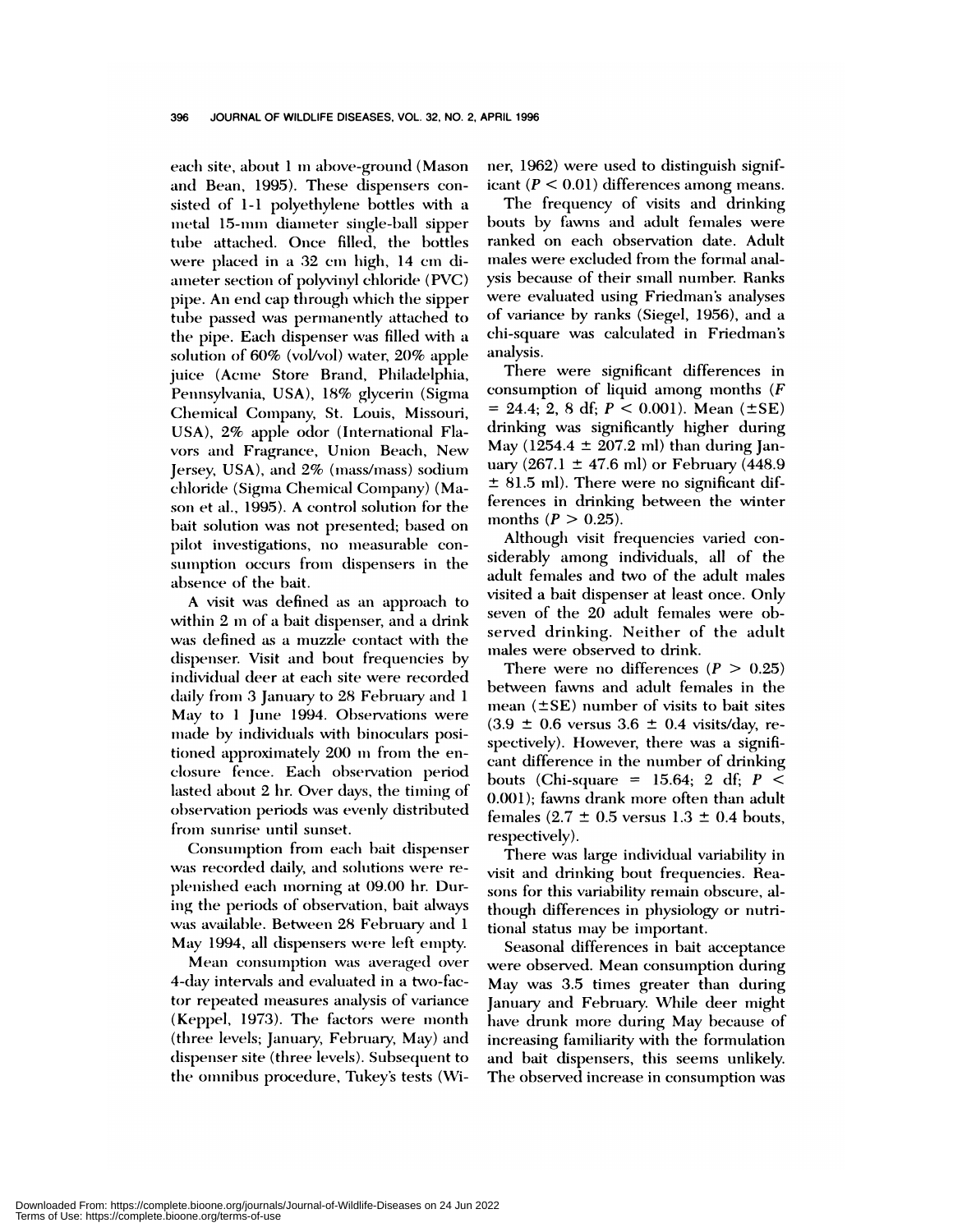abrupt, occurring at the beginning of May. There was no appreciable increase in con sumption during January and February. Factors that might underlie this difference include shifts in diet composition that make bait more attractive (Jones and Han son, 1985), or dietary deficiencies that en hance the sampling of new potential foods, such as the bait (Moe, 1993). Regardless **of** the explanation, increasing consumption during the spring was consistent with prior observations (Mason et al., 1995).

Age differences in bait acceptance were observed. Although fawns and adult females visited bait dispensers equally often, fawns *were* more likely to drink. We speculate that young deer may be more likely to accept and prefer sweet and salty tastes than mature animals. This possibility is consistent with available evidence for other mammals (Bernstein, 1991; Beauchamp and Mason, 1991).

Although not explicitly evaluated in the present experiment, the data are consistent with the notion that spring presentations of liquid baits composed of apple cxtract, apple juice, water, glycerin, and salt may be effective vehicles for the delivery **of** pharmaceutical substances to fawns. The same also may hold for adult females. Whether adult males are likely to accept the liquid baits remains undetermined. Investigation of this variable is important be cause sexual status can influence taste preferences of deer (Crawford and Church, 1971). Finally, while deer did not compete for access to the bait dispensers in the present study, the number of animals present  $(180 \text{ deer/km}^2)$  was much greater than numbers considered high in most situations, such as 28 deer/km2 re ported in central Pennsylvania (USA) by Vecellio et al. (1994). Because population density affects food acceptance (Leopold, 1933), the attractiveness of bait formulation to both captive and free-ranging deer at various densities should be investigated.

Funding was provided by U.S. Depart ment of Agriculture Cooperative Agree ment #95-7407-0040-CA between the Monell Chemical Senses Center and the Denver Wildlife Research Center (DWRC). Procedures were approved by the DWRC and Monell Animal Care and Use Committees. Paul Breslin and Krystina Rankin commented on earlier manuscript drafts.

## **LITERATURE CITED**

- ANDERSON, J. F. 1988. Mammalian and avian res ervoirs for *Borrelia burgth)rf('rz. in* Lvuime disease and related disorders, J. L. Benach and E. M. Bosler (eds.). Annals of the New York Academy of Sciences, Vol. 539, New York Academy of Sciences, New York, New York, pp. 180-191.
- BEAUCHAMP, G. K., AND J. R. MASON. 1991. Comparative hedonics of taste. *In* The hedonics of taste, R. C. Bolles (ed.). Lawrence Erlbaum Associates, New York, New York, pp. 159-184.
- BERNSTEIN, I. L. 1991. Development of taste pref erences. *In* The hedonics of taste, R. C. Bolles (ed.). Lawrence Erlbaum Associates, New York, New York, pp. 143-158.
- CONOVER, M. H., AND D. J. DECKER. 1991. Wildlife damage to crops: Perceptions of agricultural and wildlife professionals in 1957 and 1987. Wildlife Society Bulletin 19: 46-52.
- CRAWFORD, J. C., AND D. C. CHURCH. 1971 *.* Response of black-tailed deer to various chemical taste stimuli. The Journal of Wildlife Management 35: 210-215.
- HARDER, J. D., AND T. J. PETERLE. 1974. Effects of diethylstilbestrol on reproductive performance in white-tailed deer. The Journal of Wildlife Managernent 38: 183-196.
- JONES, R. L., AND H. C. HANSON. 1985. Mineral licks, geophagy, and biochemistry of North American ungulates. University of Iowa Press, Ames, Iowa, 275 pp.
- KEPPEL, G. 1973. Design and analysis: A researcher's handbook. Prentice-Hall, Englewood Cliffs, New Jersey, 658 pp.
- KIRKPATRICK, J. F., AND J. W. TURNER. 1985. Chemical fertility control and wildlife management. Bioscience 35: 485-491.
- LEOPOLD, A. 1933. Game management. University of Wisconsin Press, Madison, Wisconsin, 481 pp.
- MASON, J. B., ANI) N. J. BEAN. 1995. Evaluation of the attractiveness of liquid baits containing natural and artificial sweeteners to white-tailed deer. The Journal of Wildlife Management 95: In press.
	- -, AND L. CLARK. 1993. Development of chemosensory attractants for white-tailed deer (Odocoileus virginianus). Crop Protection 12: 448-452.
	- L. S. KATz, AND H. HALES. 1995. Development of a bait for the oral delivery of pharmaceutical substances to white-tailed deer